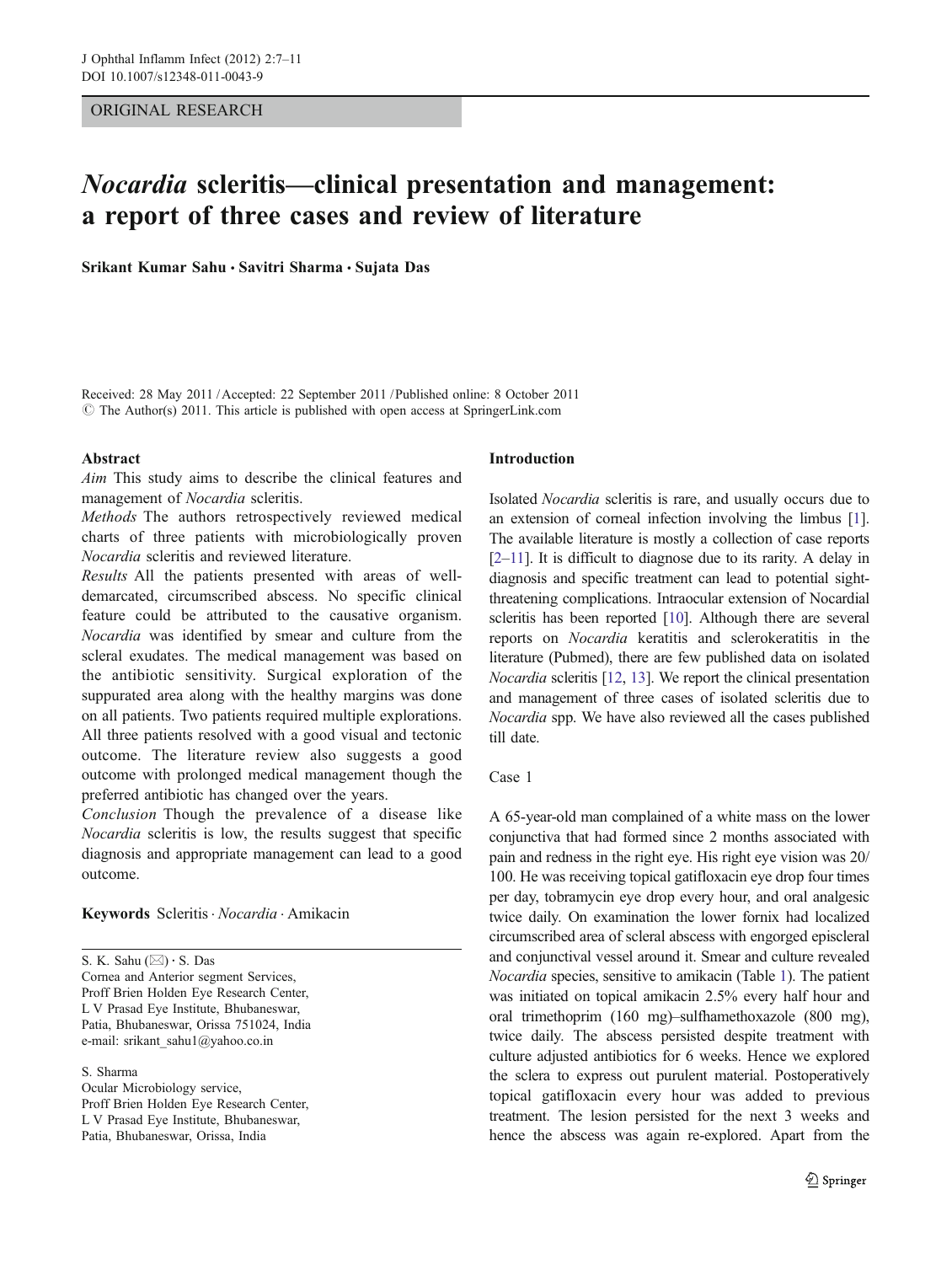<span id="page-1-0"></span>

|                   |                                                                |           |                  |              | Table 1 Clinical summary, management, and outcome of all reported cases of isilated Nocardia scleritis |                         |                                |                     |                                                                                                 |                                                                                                  |                                      |
|-------------------|----------------------------------------------------------------|-----------|------------------|--------------|--------------------------------------------------------------------------------------------------------|-------------------------|--------------------------------|---------------------|-------------------------------------------------------------------------------------------------|--------------------------------------------------------------------------------------------------|--------------------------------------|
| $\mathrm{S}l$ no. | Author                                                         | Eye       | Age              | Sex          | Predisposing<br>factor                                                                                 | Duration of<br>symptoms | Presenting<br>$\triangleright$ | Final VA            | Treatment-medical                                                                               | Treatment-surgical                                                                               | Outcome                              |
|                   | Kattan <sup>[3]</sup>                                          | $\Theta$  | 63               | $\mathbf{L}$ | cataract surgery<br>Scleral buckle,                                                                    | 2 weeks                 | 1/200                          | $\sum_{i=1}^{n}$    | Topical and TMP-<br>SMX (iv)                                                                    | Eviseration                                                                                      | Eviseration                          |
| $\mathbf{C}$      | King [5]                                                       | $\Theta$  | 77               | ⊠            | cataract surgery<br>Scleral buckle,                                                                    | 14 weeks                | 20/60                          | 20/40               | sulphacetamide,<br>TMP-SMX (iv)<br>Topical 10%                                                  | Buckle removal                                                                                   | Resolved                             |
| $\sim$            | Brooks [4]                                                     | 80        | $90\,$           | $\mathbf{L}$ | Cataract surgery                                                                                       | 5 weeks                 | 20/80                          | $\lessapprox$       | Topical amikacin,<br>topical and oral<br><b>TMP-SMX</b>                                         | Surgical debridement,<br>scleral patch graft                                                     | Resolved                             |
| 4                 | Basti <sup>[2]</sup>                                           | $\Theta$  | 58               | ⋝            | Injury with vegetable<br>material, steroids                                                            | 1 month                 | 20/200                         | 20/40               | Cefazolin (systemic<br>and topical)                                                             | Ē                                                                                                | Resolved                             |
| 5                 | Knox [8]                                                       | 8O        | 83               | Σ            | exposed buckle,<br>Explantation of<br>steroids                                                         | $\sum_{i=1}^{n}$        | 20/100                         | 20/60               | 2.5%, TMP-SMX<br>Topical amikacin<br>160/800                                                    | Ē                                                                                                | Resolved                             |
| $\circ$           | Choudhry [10]                                                  | $\rm{SO}$ | 54               | Σ            | Steroids                                                                                               | 7 Weeks                 | 20/30                          | $\lessapprox$       | 10% sulphacetamide<br>and topical), TMP-<br>Cefazolin (systemic<br>SMX 160/800,                 | Surgical debridement                                                                             | and lost to<br>follow up<br>Worsened |
| $\overline{ }$    | Das [9]                                                        | 8O        | $40\,$           | $\mathbf{L}$ | Mud splash,<br>steroids                                                                                | 7 weeks                 | 20/20                          | 20/20               | 2.5%, amoxycillin/<br>$160/800$ , amikacin<br>Topical TMP-SMX<br>clavulanate (800/<br>$125$ mg) | $\overline{\overline{z}}$                                                                        | Resolved                             |
| $\infty$          | Seth [6]                                                       | $\Theta$  | $\rm 80$         | $\mathbf{L}$ | Subtenon<br>steroid                                                                                    | 3 months                | 20/400                         | CF1m                | prim/polymixin<br>B, minocycline<br>Topical trimetho<br>$100 \text{ mg/day}$                    | bovine pericardium<br>Scleral exploration<br>and biopsy and<br>patch graft                       | Resolved                             |
| $\mathsf{O}$      | Jain [11]                                                      | OD-2 OS-1 | $60.66 \pm 7.36$ | $M-3$        | buckle $-n=2$<br>Scleral                                                                               | $1-2$ months            | 20/125-20/400                  | 20/80-20/400        | all cases, TMP-<br>Topical amikacin-<br>SMX 160/800-<br>$n=2$                                   | Debridement $n=1$                                                                                | Resolved-all                         |
| $\supseteq$       | DeCroos [12]                                                   | OD-8 OS-3 | $56.8 \pm 13$    | $M-11$       | Injury with organic<br>$material - n = 5$<br>$buckle-n=1$<br>$PPV-n=1$<br>Scleral                      | $30.4 \pm 16.8$ days    | Mean BCVA-<br>20/502           | Mean BCVA<br>20/399 | $cefazolin-n=11$<br>$-n = 3$<br>Topical amikacin/<br>ciprofloxacin/<br>amikacin-<br>Systemic    | $n=8$ ; conjunctival<br>$excision-n=2;$<br>tissue adhesive-<br>debridement-<br>Surgical<br>$n=1$ | Resolved                             |
| $\equiv$          | Maruo <sup>[13]</sup>                                          | <b>SO</b> | $78$             | $\geq$       | Cataract surgery                                                                                       | 2 months                | 20/30                          | 20/16               | Topical tobramycin,<br>oral TMP-SMX<br>moxifloxacin,                                            | Debridement                                                                                      | Resolved                             |
|                   | OD right eye, OS left eye, NA not available, VA visual acuity, |           |                  |              | TMP-SMX trimethoprim 160-800, PPV pars plana vitrectomy                                                |                         |                                |                     |                                                                                                 |                                                                                                  |                                      |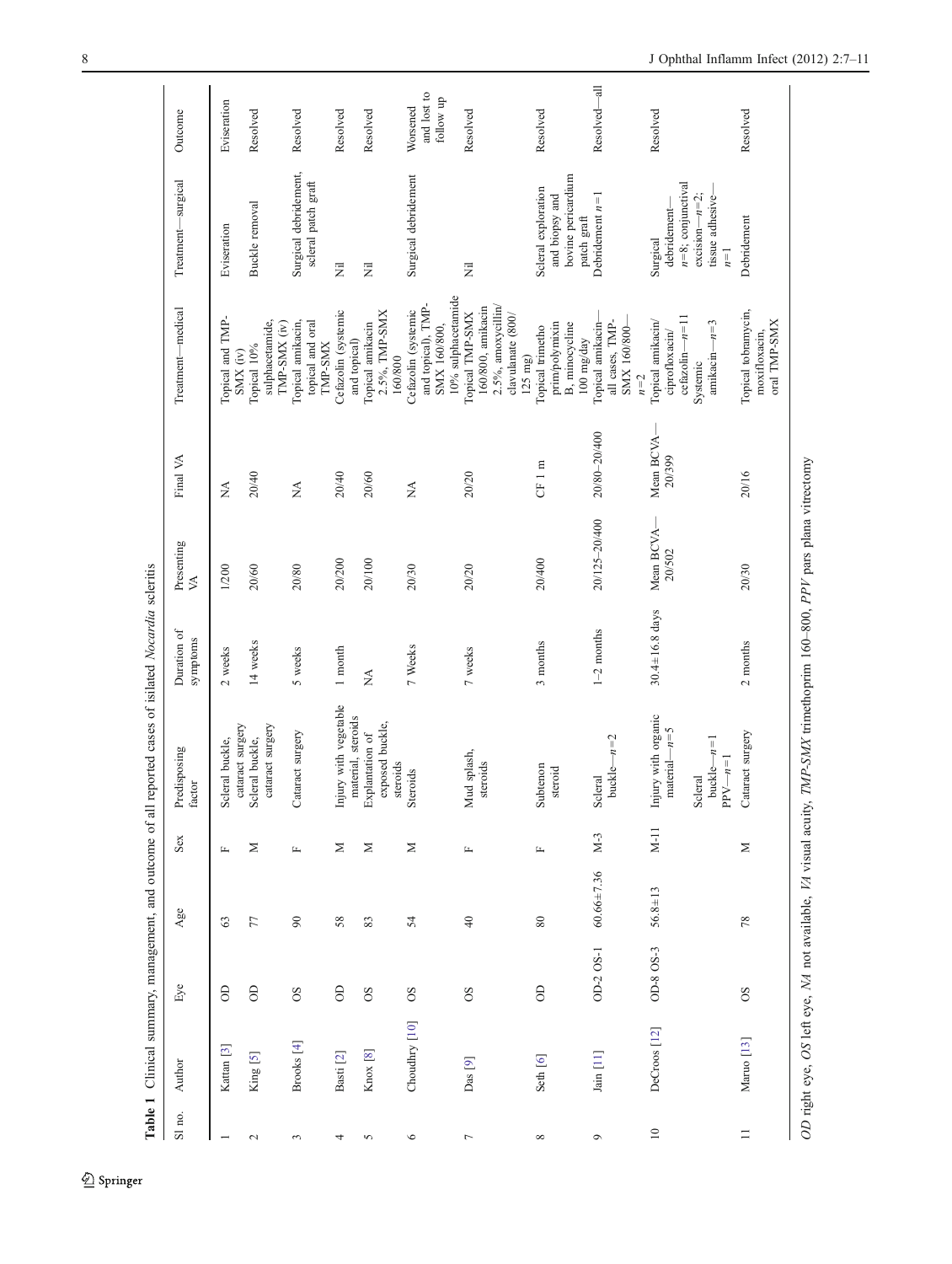infected area a thorough cleaning of healthy margin was done looking specifically at any extension to the surrounding area. Postoperatively we continued the same medications. Systemic antibiotic were continued for 2 months. At fourth month of treatment his vision was 20/60 and there was granulation tissue at the lesion site. A slit lamp examination revealed that he had nuclear sclerosis.

# Case 2

A 50-year-old lady with history of injury to the right eye with some plant material 2 1/2 months ago developed pain, redness and watering. She was on topical levofloxacin and lubricant. Her vision was 20/30 in right eye and 20/20 in left eye. The right eye showed a well-localized, circumscribed abscess and a scleral ulcer discharging purulent material in the inferior bulbar conjunctival area (Fig. 1a).The abscess was drained and the surrounding necrotic tissue was removed. Smear and culture of the exudates were positive for Nocardia species (Fig. 1b). Topical amikacin 2.5% every hour, ciprofloxacin 0.3% every hour, homatropine twice daily, and oral ciprofloxacin 500 mg twice daily was given. After 3 weeks of treatment there was no area of scleral suppuration or ulcer, conjunctiva was mildly congested, and there was an area of uveal show (Fig. 1c) under the conjunctiva. A donor scleral patch graft with amniotic membrane graft over it was done. Postoperatively we advised topical prednisolone acetate eight times a day, ciprofloxacin 0.3% every hour, and oral ciprofloxacin 500 two times a day. The systemic medication was discontinued after a week, topical corticosteroids were tapered, and antibiotic was

Fig. 1 Patient no. 2. a Slit lamp picture showing an area of circumscribed scleral abscess. A scleral ulcer is situated inferior to the abscess. b Scleral scraping showing thin, branching, acid fast filaments (arrow) suggestive of Nocardia species (Kinyoun's acid fast stain using  $1\%$  H<sub>2</sub>SO<sub>4</sub>,  $\times$ 1,000). c Three weeks after treatment decipitating uveal show. d Healthy and vascularized graft 4 months after scleral patch graft

continued for 2 months. Four months postoperatively her best corrected visual acuity was 20/20 with a healthy graft.

Case 3

A 55-year-old lady presented with a history of pain and redness in the left eye for 2 months. She was on oral prednisolone (1 mg/kg body weight), and topical chloramphenicol-dexamethasone for the last 2 months. Her vision in the left eye was 20/200. Slit lamp examination of the left eye showed a circumscribed abscess in the superior bulbar area and cataract. Scleral exudates showed thin acid fast branching filaments under microscope and culture revealed Nocardia asteroides (identified based on biochemical tests). She was initiated on topical amikacin 2.5% and ciprofloxacin 0.3% every hour and oral ciprofloxacin 500 mg twice daily. The sclera was explored twice because of recurrence in the inferotemporal quadrant. Postoperatively she was advised topical amikacin 2.5% and gatifloxacin 0.3% every hour along with systemic gatifloxacin 400 mg once daily. At 3 months follow-up the corrected visual acuity at 20/50; there was cataract, though the sclera was thinned and there was uveal show.

## Surgical technique

The conjunctiva overlying the suppurated area was excised. The suppurated material along with necrotic sclera was removed. These were sent for a microbiology evaluation. Care was taken to clean the margin as far as possible to obtain a healthy sclera. The base and margin were irrigated

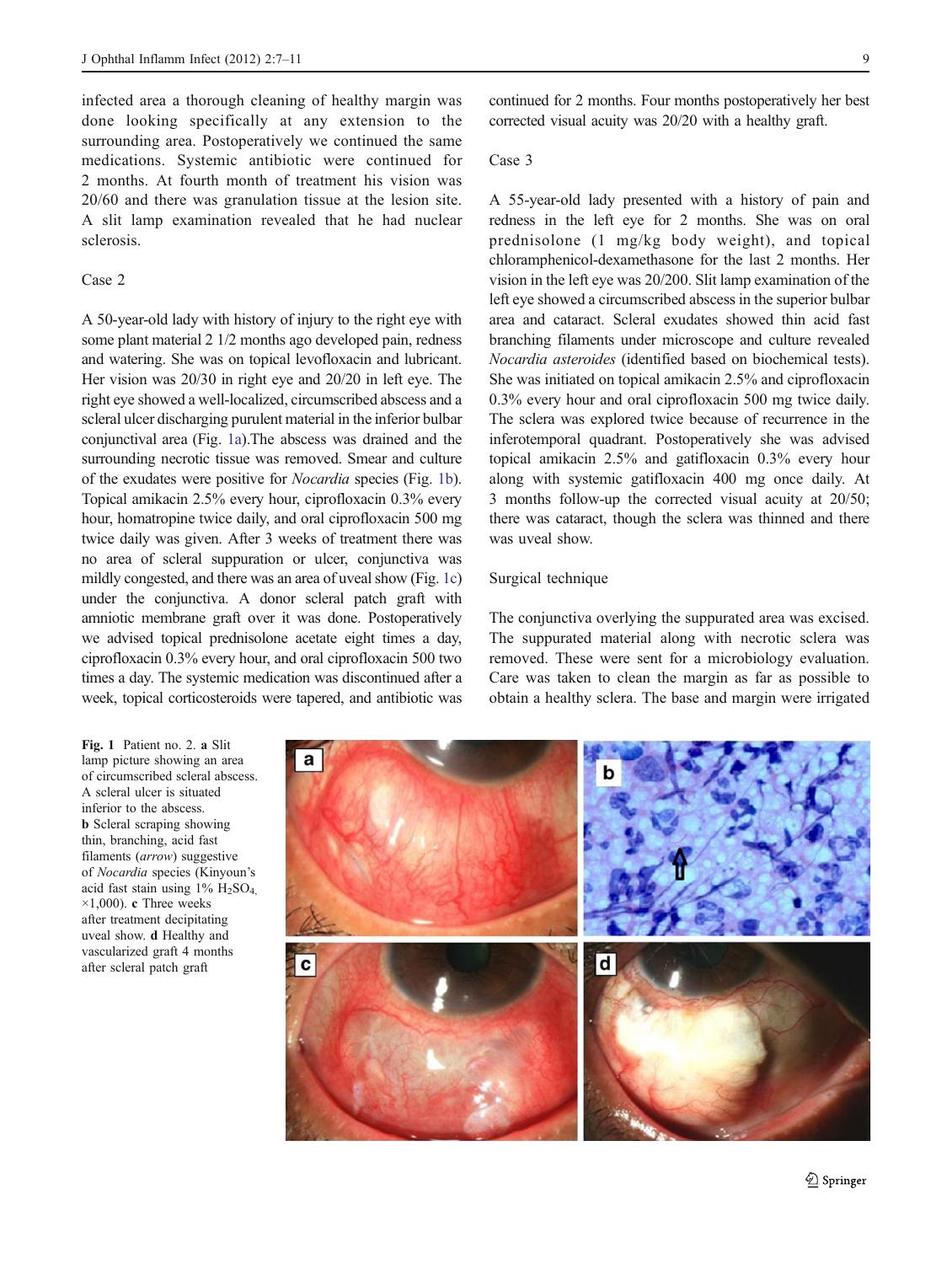|        | Amikacin | Cefazolin                       | Chloramphenicol         | Ciprofloxacin            | Gatifloxacin | Ofloxacin                | Vancomycin               |
|--------|----------|---------------------------------|-------------------------|--------------------------|--------------|--------------------------|--------------------------|
| Case 1 |          |                                 |                         |                          |              | ND                       | ND                       |
| Case2  |          | $\qquad \qquad \  \  \, -$      | $\qquad \qquad \  \, -$ |                          |              |                          | $\overline{\phantom{0}}$ |
| Case 3 |          | $\hspace{0.1mm}-\hspace{0.1mm}$ |                         | $\overline{\phantom{m}}$ |              | $\overline{\phantom{m}}$ |                          |

Table 2 In vitro antibiotic susceptibility (by Kirby Bauer disk diffusion technique)

+ sensitive, − resistant, ND not done

thoroughly. Postoperatively subconjunctival amikacin was injected to the surrounding conjunctiva. At the end of surgery the conjunctiva was not closed. This helps in the penetration of the topical medication

## Microbiology evaluation

The scleral scrapings/exudates were subjected to microscopic examination (Gram stain, modified Zeihl Neelsen stain using  $1\%$  H<sub>2</sub>SO<sub>4</sub>) and culture on sheep blood agar, chocolate agar, brain heart infusion broth, thioglycollate broth, and Sabouraud dextrose agar. Microscopic examination of the scleral exudates showed acid fast thin, beaded, branching filaments in all patients. In all cases, slow growing, chalky white dry colonies grew on blood and chocolate agar. Based on biochemical tests such as urease production, hydrolysis of casein, xanthine, tyrosin, and growth in gelatine, one of the isolates was identified as N. asteroids. (The susceptibility of the isolates was tested on Muller Hinton blood agar by disk diffusion method).

## Discussion

Isolated Nocardia scleritis is rare and usually occurs as an extension of corneal infection involving the limbus [[1\]](#page-4-0). A clinical summary of all cases reported to date has been compiled in Table 2. The common predisposing factors were surgery and injury (scleral buckle—5, injury—7). Clinical features of Nocardia keratitis like patchy infiltrate, wreath-like pattern has been described [[14\]](#page-4-0). No such clinical feature which is pathognomonic of any causative organism has been described in cases of scleritis. Sixteen of the 23 published cases had a history of injury or surgery which can lead to a compromised ocular surface. Two of three patients did not have any history of trauma or surgery, though one patient (no. 1) was an agriculturist by profession and trivial trauma is expected. With no specific clinical feature and history only a microbiological evaluation could lead us to a specific diagnosis.

The lesions in 17 out of 23 patients had resolved with treatment. Topical amikacin 2.5%, TMP-SMX, cefazolin, sulphacetamide10%, and systemic TMP-SMX were the most common medication used. In vitro antibiotic sensitivity (by Kirby Bauer disk diffusion technique) of our patients is compiled in Table [1.](#page-1-0) The organisms were susceptible to amikacin and gatifloxacin in all cases whereas the organisms were resistant to cefazolin in two of the three cases. These findings are in concordance with DeCroos et al. [\[13\]](#page-4-0) who describe maximum sensitivity to amikacin and gatifloxacin and minimal sensitivity to cefazolin. Intensive topical amikacin 2.5% along with a flouroquinolone was used for treatment in all our cases. Oral TMP-SMX was advised in one case and flouroquinolones in two cases. Sclera being an avascular structure, the bioavailability of systemic antibiotics is poor, therefore, the period of systemic antibiotic was prolonged from 4–8 weeks.

Out of 21 of the published cases who recovered, 17 needed surgical intervention. In the series described by DeCroos et al. [[12\]](#page-4-0), four of the 11 required multiple interventions. All three of our patients were debrided and exudative materials were removed till healthy sclera was seen. Patients no. 1 and no. 3 were explored multiple times. This can be explained by the presence of tunnel lesion as described by Lin et al. [[15\]](#page-4-0) and Raber et al. [[16\]](#page-4-0) in patients with infectious scleritis. These lesions extend only into the deep layers of sclera with the superficial sclera and conjunctiva being infection free. Thus even after good cleaning of margins the infection tends to recur. One patient required a scleral patch graft after the primary lesion had resolved as there was a large area of uveal show.

Cataract was the cause of decreased vision in two of our patients. Uveitis, choroidal detachment, and intraocular spread of organism are other complications described in the literature [\[3](#page-4-0), [12](#page-4-0)].

In conclusion, a complete microbiological workup leads to an early and specific diagnosis. Along with intensive, prolonged topical and systemic medication; surgical debridement of the necrotic material is necessary for complete resolution of the disease.

Authors acknowledge the help of Ms Sarika Jain Antony and Dr Taraprasad Das for professional English editing of this manuscript.

Support Hyderabad Eye Research Foundation, Proff Brien Holden Eye Research Center.